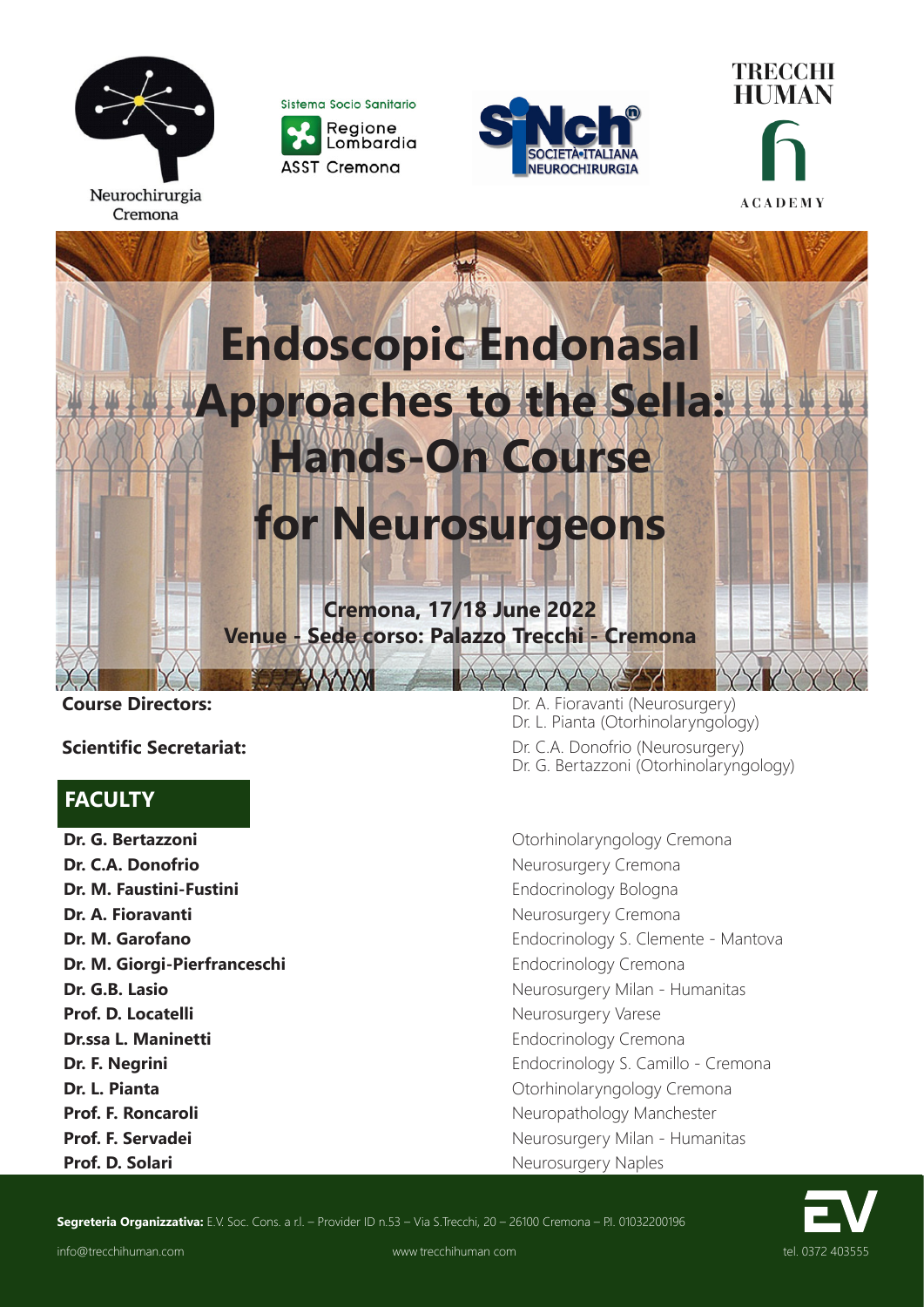







# **FOCUS ON**

#### **17-18 June 2022: Endoscopic Endonasal Approaches to the Sella: Hands-On Course for Neurosurgeons**

### **Friday 17 June 2022**

| 14:00           | <b>Registration</b> |                                                                                                                                                                                      |
|-----------------|---------------------|--------------------------------------------------------------------------------------------------------------------------------------------------------------------------------------|
| 14:15           | <b>Welcome</b>      | Dr. G. Rossi - Direttore Generale ASST Cremona<br>Dr. R. Canino - Direttore Sanitario ASST Cremona                                                                                   |
| 14:20-14:30     |                     | Course introduction and faculty presentation<br>Dr. A. Fioravanti - Cremona<br>Dr. L. Pianta - Cremona<br>Prof. F. Servadei - Milan, Humanitas                                       |
| 14:30-15:15     |                     | Pituitary pathologies: the neuropathologist point of view<br>Prof. F. Roncaroli - Manchester                                                                                         |
| 15:15-15:45     |                     | Pituitary pathologies: the endocrinologist point of view<br>Dr. M. Faustini-Fustini - Bologna                                                                                        |
| 15:45-16:00     |                     | Nasal anatomy for neurosurgeons<br>Dr. G. Bertazzoni - Cremona                                                                                                                       |
| 16:00-16:15     |                     | Transsphenoidal approaches to the sella: surgical techniques<br>Dr. C.A. Donofrio - Cremona                                                                                          |
| 16:15-16:45     |                     | Transsphenoidal approaches to the sella<br>Dr. G. Lasio - Milan Humanitas                                                                                                            |
| 16:45-17:15     |                     | Trans-tuberculum, trans-planum and trans-clival extended approaches<br>Prof. D. Locatelli - Varese                                                                                   |
| $17:15 - 17:45$ |                     | Reconstruction in endoscopic endonasal approaches to the sella: surgical<br>techniques and indications<br>Prof. D. Solari - Naples                                                   |
| 18:00 - 18:45   |                     | Clinical case: Round table<br>Dr. A. Fioravanti, Dr. M. Faustini- Fustini, Dr. M. Garofano, Dr. F. Negrini, Dr. M.<br>Giorgi Pierfranceschi, Dr.ssa L. Maninetti, Prof. F. Roncaroli |
| 18:45-19:00     |                     | Final remarks<br>Dr. A. Fioravanti, Dr. M. Faustini-Fustini, Dr. G.B. Lasio, Prof. D. Locatelli, Prof.<br>D. Solari                                                                  |